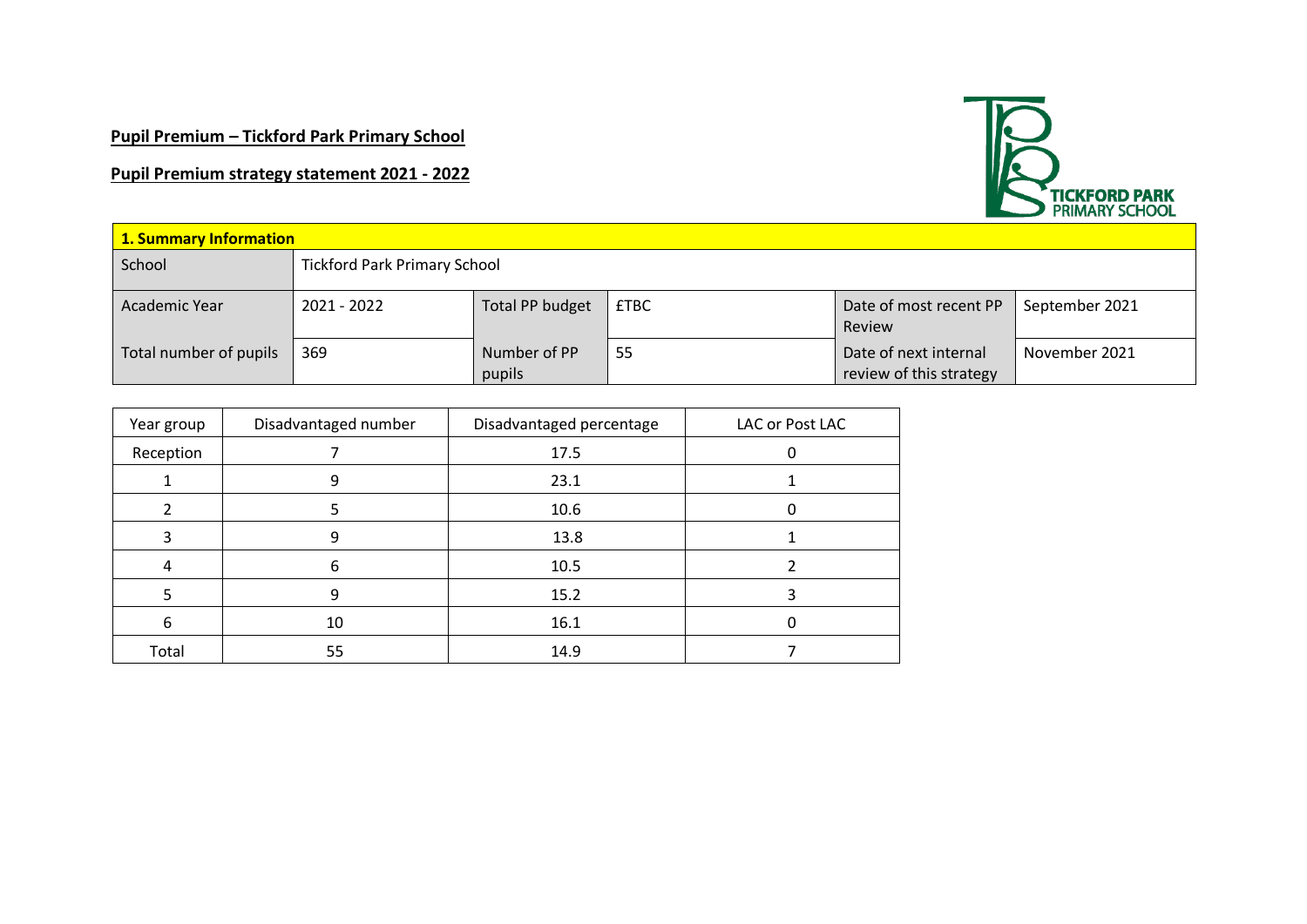### **2. Performance Data for Disadvantaged Pupils**

#### **2020-21 Attendance**

|                           | Disadvantaged | Other | All   |
|---------------------------|---------------|-------|-------|
| Attendance                |               |       | 96.7% |
| <b>Persistent Absence</b> | 9.1%          |       | 4.9%  |

#### **2020-21 Behaviour**

|                                     | Disadvantaged | Other | AI. |
|-------------------------------------|---------------|-------|-----|
| Fixed Term Exclusions (No. of days) |               |       |     |

### **2020-21 Academic Outcomes**

Percentage of pupils meeting the expected standard in Phonics:

|                   | Disadvantaged | Other  | All      |
|-------------------|---------------|--------|----------|
| Year 1            | ่วบ           | ິ<br>ັ | 79       |
| Year <sub>2</sub> | --<br>כס      | 89     | oг<br>၀၁ |

### Percentage of pupils meeting the expected standard in Reading:

|        | Disadvantaged | Other | All |
|--------|---------------|-------|-----|
| Year 1 |               | 65    | 62  |
| Year 2 | 38            | 70    | 65  |
| Year 3 | 33            | 80    | 76  |
| Year 4 | 78            | 78    | 77  |
| Year 5 | 50            | 81    | 78  |
| Year 6 | 50            | 81    | 79  |

Percentage of pupils meeting the expected standard in Writing: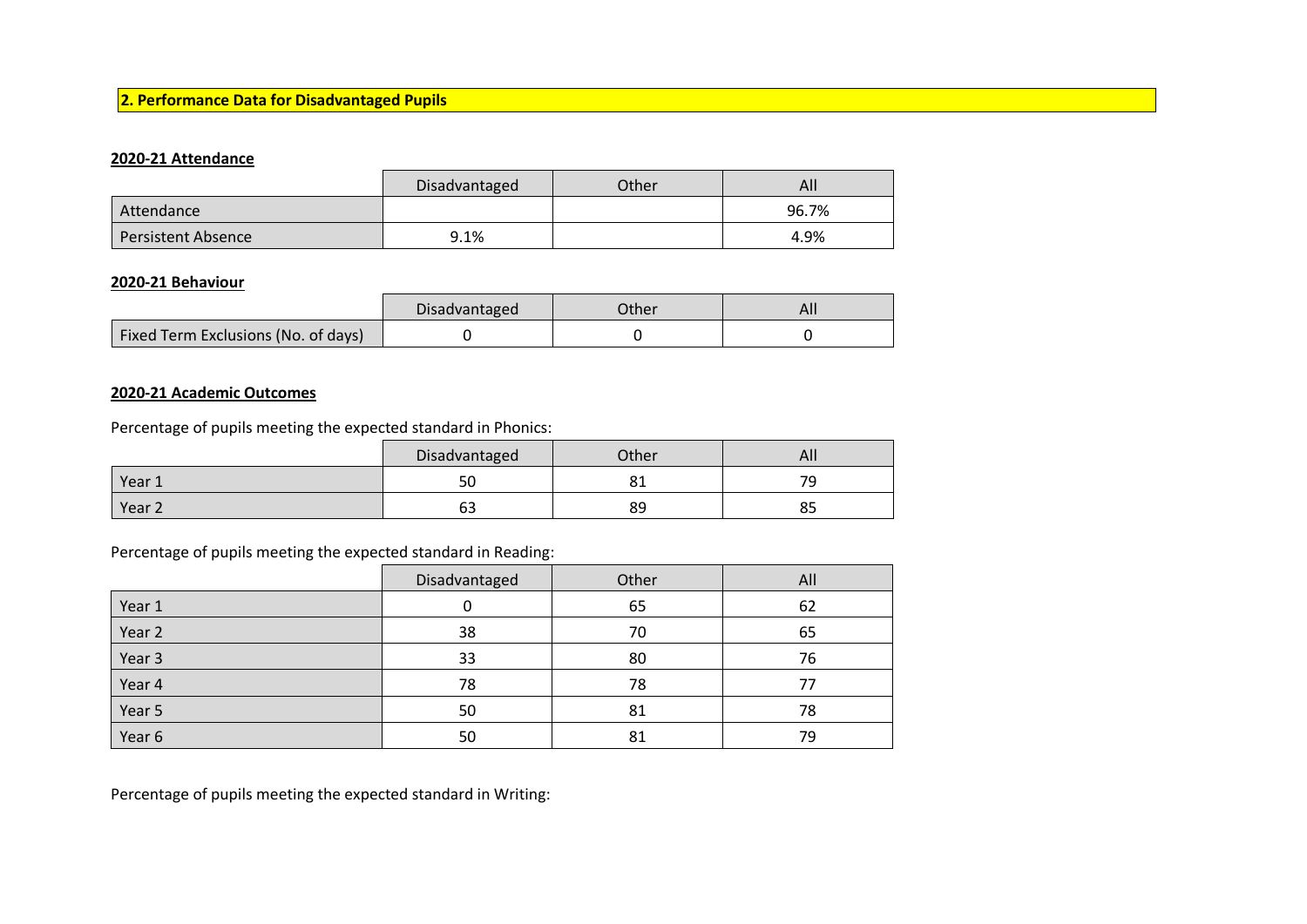|        | Disadvantaged | Other | All |
|--------|---------------|-------|-----|
| Year 1 |               | 60    | 55  |
| Year 2 | 38            | 66    | 62  |
| Year 3 | 33            | 78    | 73  |
| Year 4 | 33            | 79    | 72  |
| Year 5 | 10            | 59    | 52  |
| Year 6 | 25            | 79    |     |

Percentage of pupils meeting the expected standard in Maths:

|        | Disadvantaged | Other | All |
|--------|---------------|-------|-----|
| Year 1 |               | 65    | 60  |
| Year 2 | 38            | 77    | 71  |
| Year 3 | 33            | 80    | 76  |
| Year 4 | 44            | 78    | 72  |
| Year 5 | 20            | 76    | 69  |
| Year 6 | 25            | 73    | 66  |

# **2020-21 Progress Data**

Average progress in Reading (from September 2020 baseline):

|        | Disadvantaged | Other  | All    |
|--------|---------------|--------|--------|
| Year 2 | $+8.3$        | $+8.4$ | $+8.4$ |
| Year 3 | $+6.3$        | $+5.7$ | $+5.7$ |
| Year 4 | $+9.8$        | $+8.2$ | $+8.4$ |
| Year 5 | $+4.5$        | $+3.1$ | $+3.3$ |
| Year 6 | $+3.9$        | $+1.0$ | $+1.4$ |

Average progress in Maths (from September 2020 baseline):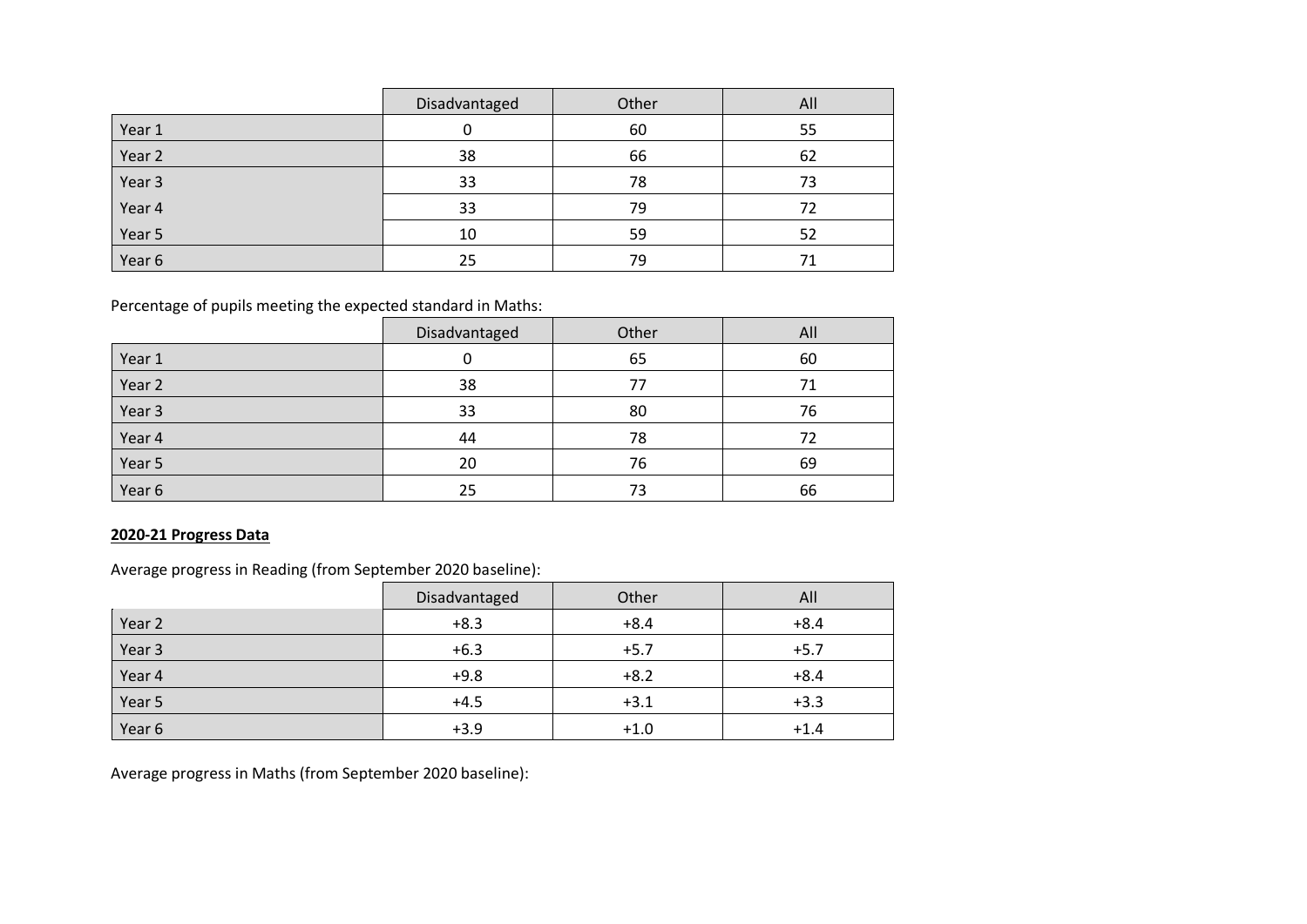|        | Disadvantaged | Other  | All    |
|--------|---------------|--------|--------|
| Year 2 | $+8.4$        | $+8.6$ | $+8.6$ |
| Year 3 | $+3.7$        | $+9.6$ | $+8.9$ |
| Year 4 | $+1.8$        | $+0.1$ | $+0.3$ |
| Year 5 | $+3.3$        | $+6.0$ | $+5.6$ |
| Year 6 | $+3.3$        | $+1.1$ | $+2.4$ |

| 3. Barriers to future attainment (for pupils eligible for PP)                                     |                                                                                                                                                                                                                                                                                |  |  |
|---------------------------------------------------------------------------------------------------|--------------------------------------------------------------------------------------------------------------------------------------------------------------------------------------------------------------------------------------------------------------------------------|--|--|
|                                                                                                   | In-school barriers (issues to be addressed in school, such as poor oral language skills)                                                                                                                                                                                       |  |  |
|                                                                                                   | Some children have additional needs (e.g. SEND and / or including an EHCP) and will find it difficult to make end of Year 6 attainment<br>expectations. Measures, therefore, can only be made on progress, and the school % at expected attainment in Year 6 will be affected. |  |  |
| В                                                                                                 | PP children joining the school within KS2 with low academic starting points have to make accelerated progress to achieve expected at the<br>end of Year 6.                                                                                                                     |  |  |
| External barriers (issues which also require action outside school, such as low attendance rates) |                                                                                                                                                                                                                                                                                |  |  |
|                                                                                                   | Attendance issues for a small number of PP children has impacted on progress and attainment.                                                                                                                                                                                   |  |  |
|                                                                                                   | Some children experience changes in their home life, due to multi agency involvement, and this impacts on progress and attainment.                                                                                                                                             |  |  |

| <b>4. Desired outcomes</b> |                                                                                                                                                                               |                                                                                                                                                                                  |  |
|----------------------------|-------------------------------------------------------------------------------------------------------------------------------------------------------------------------------|----------------------------------------------------------------------------------------------------------------------------------------------------------------------------------|--|
|                            | Desired outcomes and how they will be measured                                                                                                                                | Success criteria                                                                                                                                                                 |  |
| А                          | Increase numbers of PP children reaching age-related expectations across the school.                                                                                          | For disadvantaged pupils in years 2 to 6:<br>80%+ make at least expected progress<br>across reading, writing and maths.<br>70%+ achieve 'age expected' attainment, or<br>better. |  |
| В                          | Rapid induction – including baseline assessment – for disadvantaged pupils who join<br>the school within key stages leading to accelerated progress across the academic year. | Identified children make accelerated progress to<br>reach age expected attainment (at least).                                                                                    |  |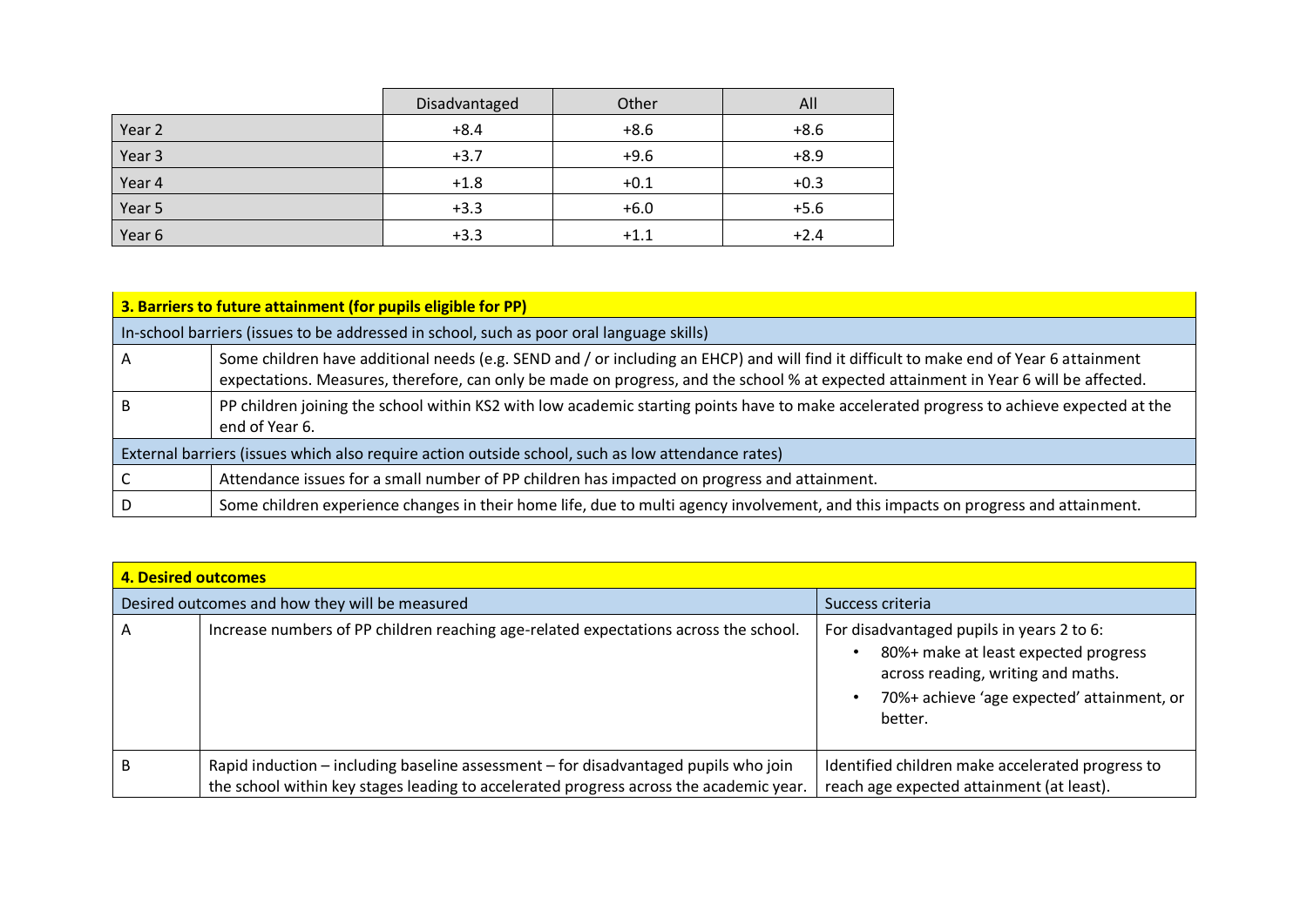|   | Accelerated progress for disadvantaged pupils                                                   | In class data shows accelerated progress by PP<br>children, greater than that of their peers.                                                                                                                                                                                                          |
|---|-------------------------------------------------------------------------------------------------|--------------------------------------------------------------------------------------------------------------------------------------------------------------------------------------------------------------------------------------------------------------------------------------------------------|
|   |                                                                                                 | Difference between the proportion of<br>disadvantaged pupils at the expected standard and<br>that of their peers has significantly decreased across<br>the school to less than 15%.                                                                                                                    |
| D | Improvements in attendance levels for disadvantaged pupils.                                     | Attendance above 96% for targeted<br>children.<br>Reduction in persistent absence amongst<br>disadvantaged pupils to less than 8%.<br>Where disadvantaged pupils continue to be<br>persistently absent, parents are fully<br>engaging with the school and a plan is in<br>place to improve attendance. |
| E | Greater number of disadvantaged pupils reaching higher levels in reading, writing and<br>maths. | 20% disadvantaged pupils reaching greater depth in<br>writing or 115+ in reading and maths across the<br>school by the end of academic year 2020-21.                                                                                                                                                   |
| F | Improvements in attitudes to learning amongst disadvantaged pupils in KS2.                      | PASS survey shows targeted improvements in<br>aspects of pupils' attitudes to self and school<br>amongst disadvantaged pupils.                                                                                                                                                                         |

| 5. Anticipated funding |  |
|------------------------|--|
| <b>ETBC</b>            |  |

| $\sqrt{6}$ . Objectives for 2021 - 2022 |            |             |            |
|-----------------------------------------|------------|-------------|------------|
| How will PP funding be targeted         | Objectives | Spend $(f)$ | Evaluation |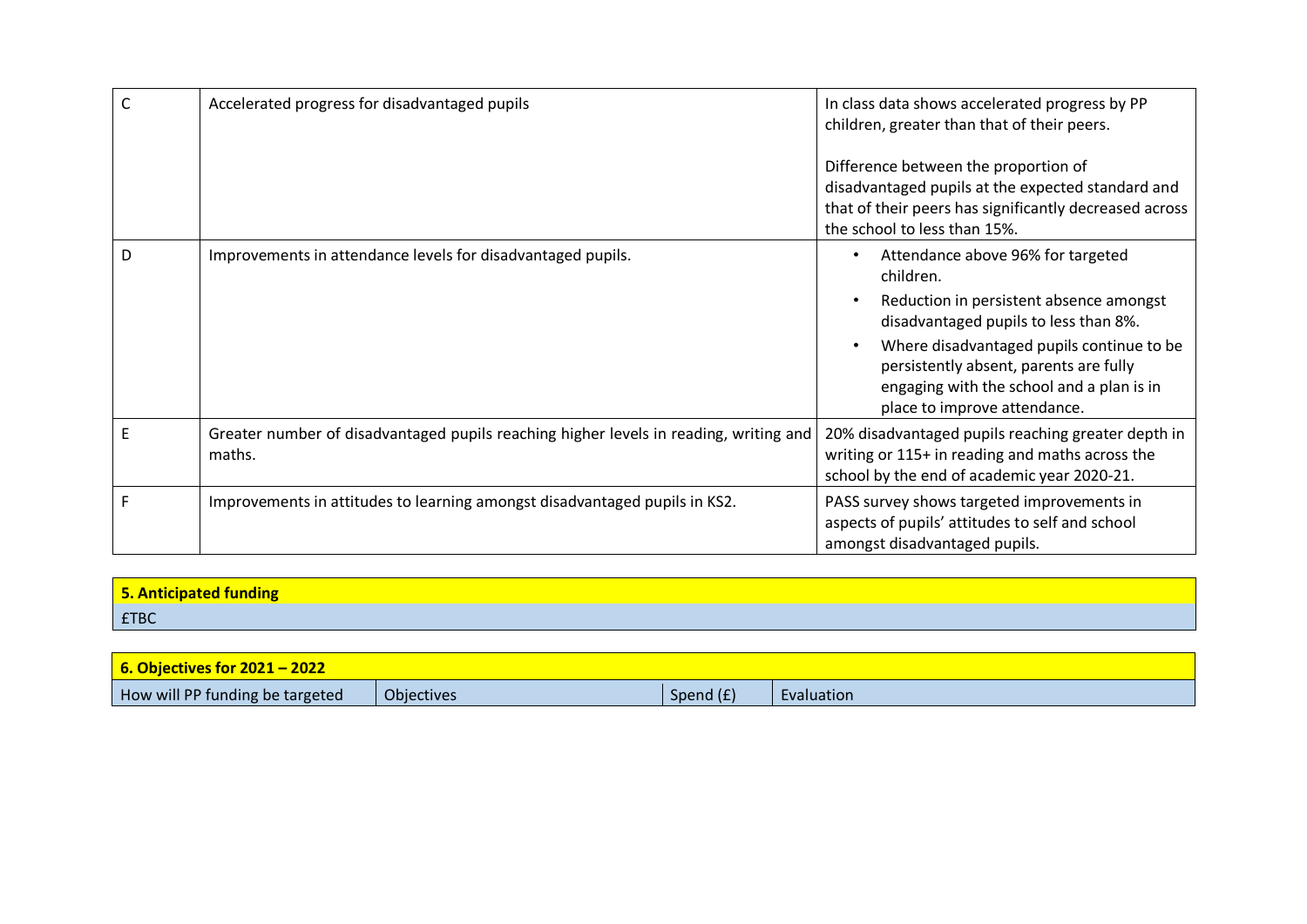| Book trust - Letterbox Reading<br>(external provision) KS2                                                           | Provide appropriate, and engaging,<br>reading materials to extend, challenge<br>and motivate identified disadvantaged<br>children.           | 3,725 |  |
|----------------------------------------------------------------------------------------------------------------------|----------------------------------------------------------------------------------------------------------------------------------------------|-------|--|
| Counselling Service (during school<br>day) by registered counsellor -<br>identified children<br>(external provision) | Building self-esteem and confidence<br>and addressing emotional need.                                                                        | 2,000 |  |
| 1:1 tuition for disadvantaged pupils                                                                                 | Provide 1:1 tuition from an<br>experienced teacher to accelerate<br>progress for identified PP pupils,<br>including more able disadvantaged. | 4760  |  |
| Strategic technological support for<br>home learning                                                                 | Targeted provision to support families<br>struggling to access online resources<br>and remote learning.                                      | 7800  |  |
| Mentoring Programme (in house)                                                                                       | Provide individualised pastoral and<br>academic support for pupils.                                                                          | 300   |  |
| <b>Excel portfolios</b>                                                                                              | Support pupils in identifying<br>$\bullet$<br>their strengths across the<br>curriculum.<br>Develop self-esteem and self-<br>efficacy.        | 1176  |  |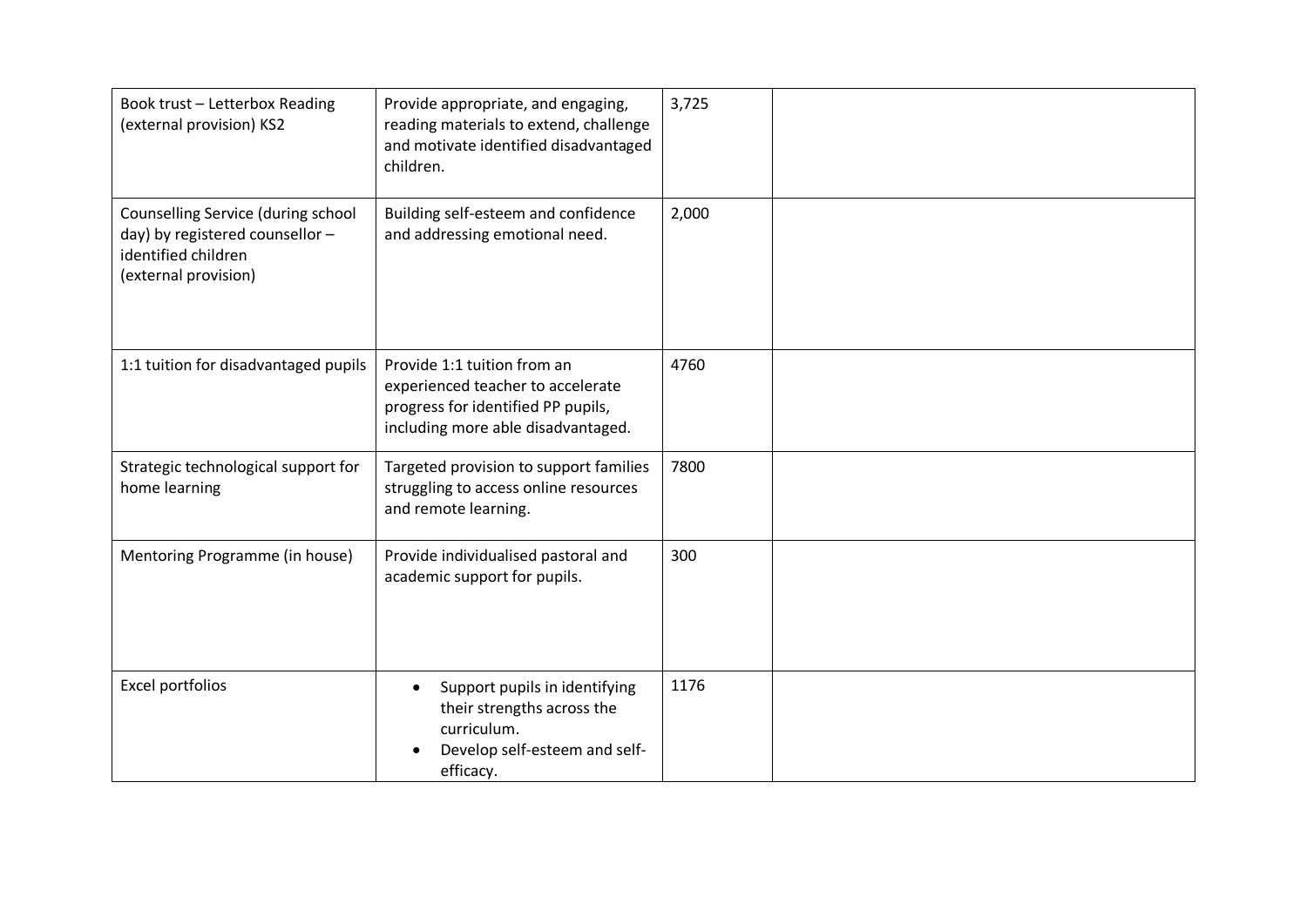|                                                                                                                                           | Engage parents with pupils'<br>learning and progress across<br>the curriculum.                                                                                                                                                                                                  |       |  |
|-------------------------------------------------------------------------------------------------------------------------------------------|---------------------------------------------------------------------------------------------------------------------------------------------------------------------------------------------------------------------------------------------------------------------------------|-------|--|
| Additional hours for teaching<br>assistant in Year 1                                                                                      | Ensure that sufficient time is available<br>to support needs of disadvantaged<br>pupils in this high PP cohort (26%).                                                                                                                                                           | 1,408 |  |
| Uniform provided for<br>disadvantaged pupils                                                                                              | Building self-esteem and confidence.<br>All children to be wearing correct<br>school uniform.                                                                                                                                                                                   | 300   |  |
| Funding allocated for children to<br>choose and purchase a book on<br>visit to bookshop (year groups TBC).                                | Develop love of books and reading.<br>Ensure that disadvantaged pupils do<br>not miss out on this opportunity.                                                                                                                                                                  | 800   |  |
| <b>Intervention Programmes</b><br>specifically targeted at<br>disadvantaged pupils:<br><b>Reading Wise</b><br><b>Third Space Learning</b> | To overcome barriers to learning in<br><b>Reading and maths:</b><br>Intervention that offers<br>personalised learning to children,<br>and has a measurable impact in a<br>short amount of time<br>To provide a different way of<br>learning through the use of ICT to<br>engage | 2160  |  |
| Booster groups and interventions<br>for English and Maths                                                                                 | To unpick misconceptions,<br>embed skills and accelerate<br>progress.<br>To ensure that Pupil premium<br>children make 'expected'<br>progress across the academic<br>year, and 'diminishing the<br>difference' between PP and<br>non-PP children                                | 1,200 |  |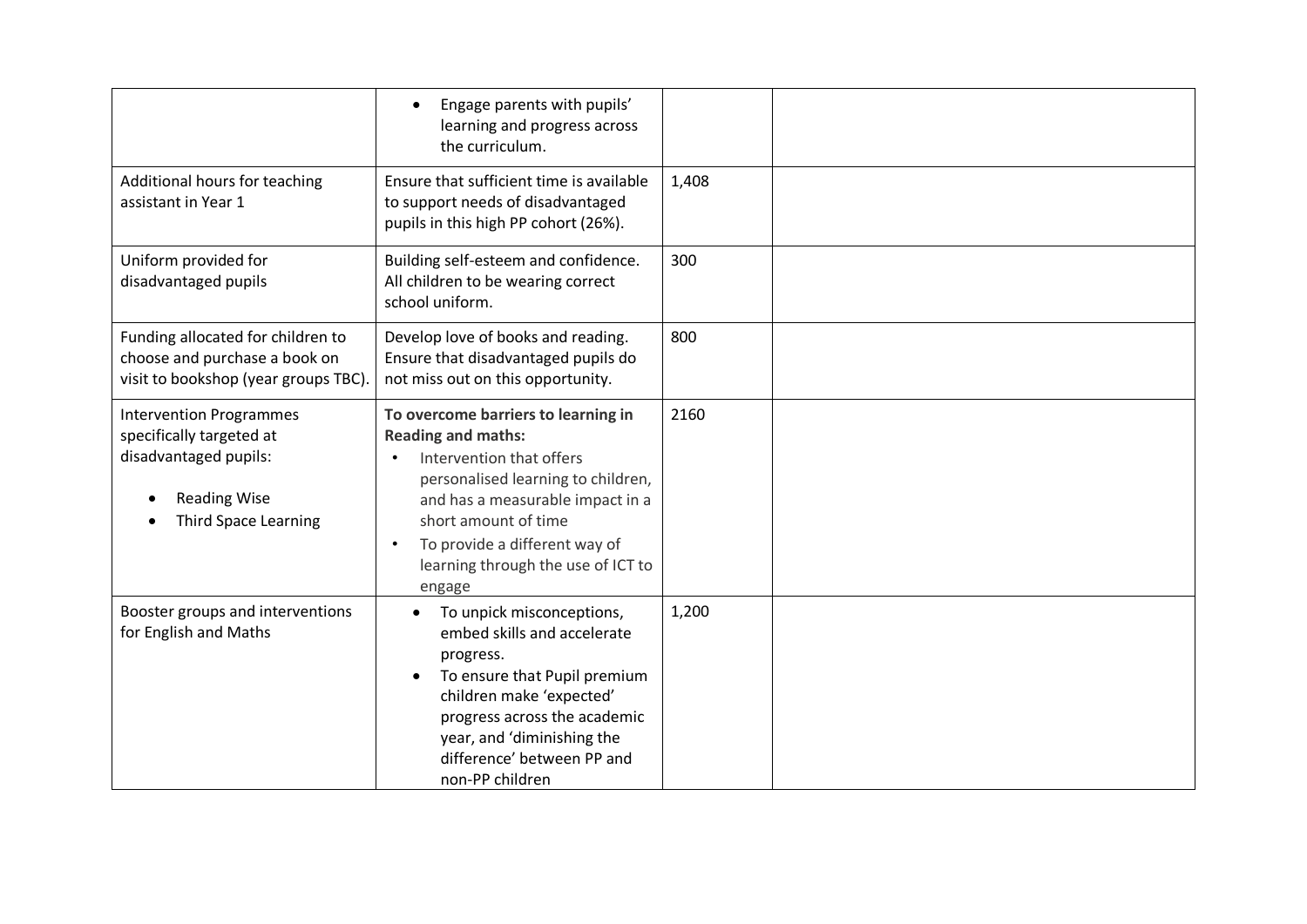|                                                                                  | <b>Experienced teachers</b><br>$\bullet$<br>supporting extra sessions<br>(after school) to support need<br>- as directed by class teachers                                                                                                                                                                                                                                                                                                                                                                                               |      |  |
|----------------------------------------------------------------------------------|------------------------------------------------------------------------------------------------------------------------------------------------------------------------------------------------------------------------------------------------------------------------------------------------------------------------------------------------------------------------------------------------------------------------------------------------------------------------------------------------------------------------------------------|------|--|
| Wellbeing counselling (onsite)                                                   | Building self-esteem and<br>confidence.<br>Ensuring all Y6 PP/LAC children<br>are prepared for transition into<br>KS3<br>PP children identified with<br>specific 'identified' social and<br>emotional needs                                                                                                                                                                                                                                                                                                                              | 5700 |  |
| Milton Keynes Music Co-op - music<br>tuition & resources (external<br>provision) | 'Studies in neuroscience show that<br>music can enhance brain function<br>in children. Musical activities (such<br>as playing an instrument, singing or<br>just listening to music) stimulate the<br>brain, and this brain workout leads to<br>improved brain structure with the<br>formation of new neural connections.'<br>Learning an instrument provides<br>children with an outlet to practice,<br>listen to feedback, adjust and see<br>positive changes. As they improve,<br>they will build confidence and boost<br>self-esteem. | 400  |  |
| Individual learning<br>equipment/support resources.                              | Support pupils in class as identified<br>through disadvantaged pupils learning<br>walks, conversations with teachers,<br>support staff, etc.                                                                                                                                                                                                                                                                                                                                                                                             | 4000 |  |